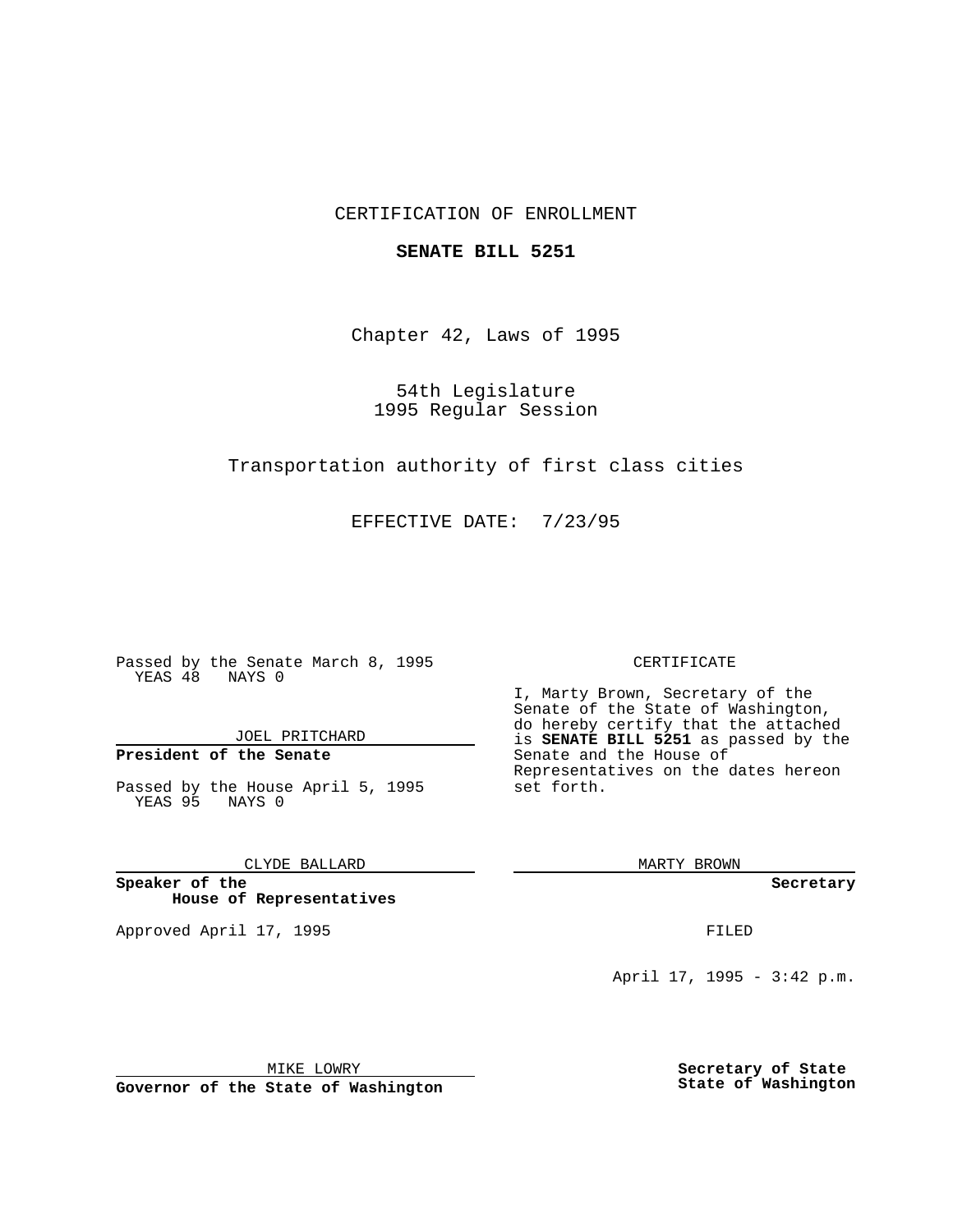# **SENATE BILL 5251** \_\_\_\_\_\_\_\_\_\_\_\_\_\_\_\_\_\_\_\_\_\_\_\_\_\_\_\_\_\_\_\_\_\_\_\_\_\_\_\_\_\_\_\_\_\_\_

\_\_\_\_\_\_\_\_\_\_\_\_\_\_\_\_\_\_\_\_\_\_\_\_\_\_\_\_\_\_\_\_\_\_\_\_\_\_\_\_\_\_\_\_\_\_\_

Passed Legislature - 1995 Regular Session

**State of Washington 54th Legislature 1995 Regular Session**

**By** Senators Rasmussen, Fraser, Oke, Wojahn, Franklin, Winsley, Schow, Swecker and Gaspard

Read first time 01/17/95. Referred to Committee on Transportation.

1 AN ACT Relating to the transportation authority of first class 2 cities; and amending RCW 35.92.060.

3 BE IT ENACTED BY THE LEGISLATURE OF THE STATE OF WASHINGTON:

4 **Sec. 1.** RCW 35.92.060 and 1991 c 124 s 1 are each amended to read 5 as follows:

 A city or town may also construct, condemn and purchase, purchase, acquire, add to, alter, maintain, operate, or lease cable, electric, and other railways, automobiles, motor cars, motor buses, auto trucks, and any and all other forms or methods of transportation of freight or passengers within the corporate limits of the city or town, and a first class city may also construct, purchase, acquire, add to, alter, maintain, operate, or lease cable, electric, and other railways beyond those corporate limits only within the boundaries of the county in 14 which the city is located and of any adjoining county ((that has a 15 population of at least forty thousand and fewer than one hundred 16 twenty-five thousand and that is intersected by an interstate 17 highway)), for the transportation of freight and passengers above, upon, or underneath the ground. It may also fix, alter, regulate, and 19 control the fares and rates to be charged therefor; and fares or rates